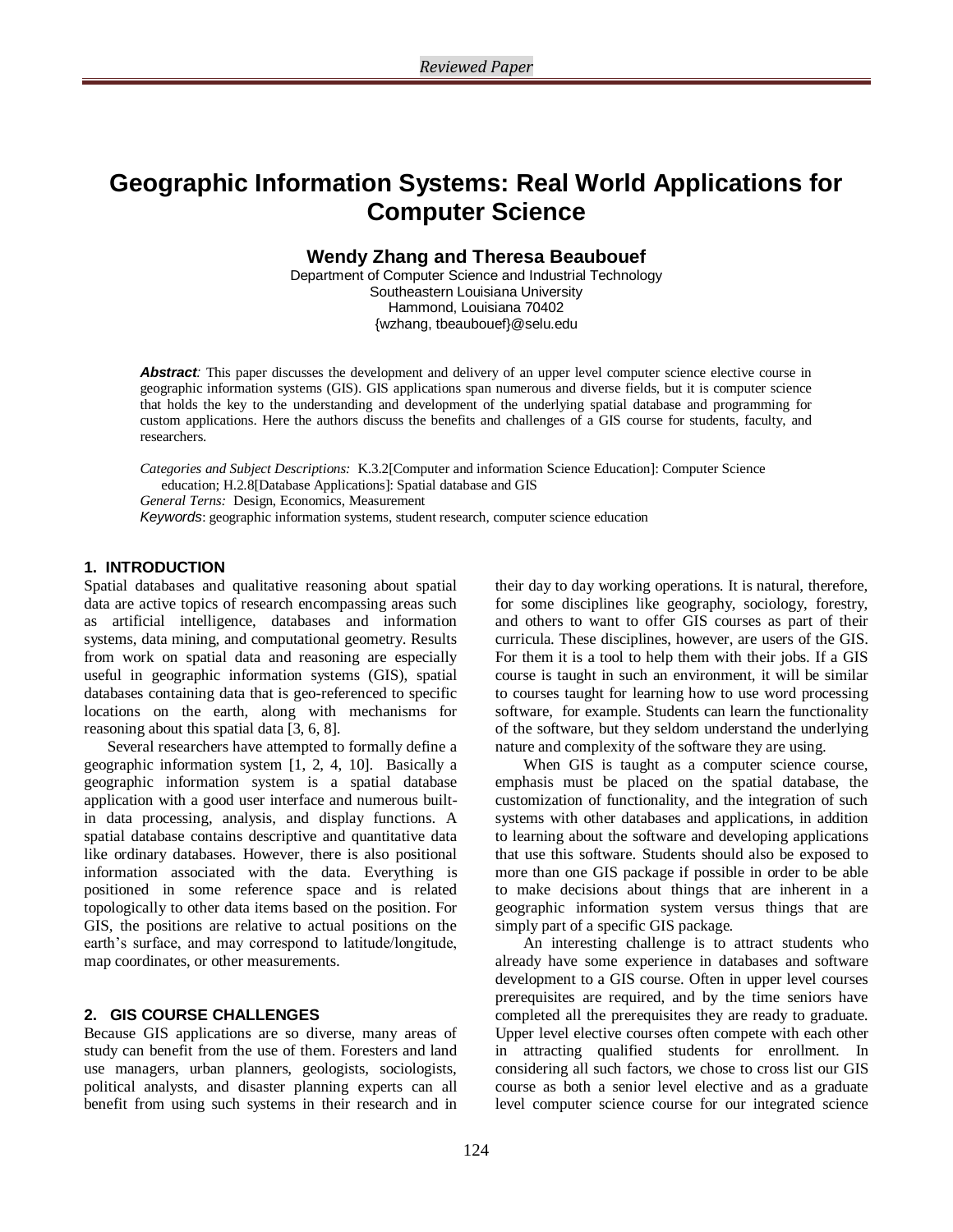and technology program (ISAT), an interdisciplinary master's program combining math, computer science, industrial technology, chemistry, and physics. The course is named "Spatial Database and Applications". Topics include introduction to GIS, map projections and coordinate systems, spatial data structures, data entry, spatial database management, spatial analysis, remote sensing, global positioning systems (GPS) used with GIS, internet GIS, and GIS scientific applications.

# **3. GIS COURSE METHODOLOGY AND ACTIVITIES**

This GIS course was taught differently from other regular courses. Emphasis was placed on creativity, hands-on learning, extended coverage of spatial databases and applications, establishing the research project, and improving oral presentation skills. Students were evaluated by essay tests, course projects, GIS assignments, academic activities, and presentations.

Each student was required to develop and write a formal project or research proposal near the beginning of the semester after the introduction of geographic information systems. Throughout the semester as the various GIS techniques were introduced, students applied their knowledge using ArcGIS software. These assignments helped reinforce basic GIS skills and enhance the knowledge necessary for developing their term projects.

During the semester two graduate students attended a national workshop at Delaware State University supported by the USDA Capacity Building Teaching Program. The students learned a great deal about Global Position Systems (GPS), and they participated in hands-on exercises for collecting waypoints and mapping them using GIS software. Students also learned how to use a handheld spectroradiometer to collect spectra from various plants. In addition, students were exposed to hyperspectral imaging, remote sensing and mapping of invasive species, precision farming, real-time traffic systems using GIS, and GIS in ocean and forest research. This was the first time our students attended this national workshop. They enjoyed presenting their research posters and sharing their experiences with other students from different universities. When they returned, the two graduate students taught the other students in the class about the GPS and let them collect the sample data they needed in their project. It was a great experience for our students to learn not only from their instructor, but also from the faculty of other universities having expertise in different research areas, and also from fellow students.

Near the end of the semester, the two graduate students attended the 2007 ESRI User Conference Recap. There they learned about productivity tools and user enhancements in ArcGIS 9.2 from presentations and technical demonstrations. They later used some of these enhancements in their term projects.

To improve the self learning and oral presentation abilities of students, each student was assigned a topic from the textbook [5] that was related to his/her background to teach the class. Each student studied the assigned subject, integrated the knowledge learned from other courses with this subject, and developed a PowerPoint presentation to teach this subject to the rest of the class. The instructor and other students asked questions, discussed the subject, and gave evaluations as feedback to the presenter. The students learned a great deal from each other in this activity, in addition to becoming well versed in the area presented by themselves. As a result, the class did extremely well on the final exam on those topics taught by their fellow students.

### **4. GIS COURSE PROJECTS**

The course project is an important component of this GIS course. All students in this course were required to do a project on a topic of their own choosing. The project was evaluated by the following categories: proposal, product, final report, and presentation. All students successfully finished their projects and submitted completed packages with all required materials.

One computer science major senior chose the topic "Analysis of the Effects of Hurricane Katrina on Louisiana's Gulf Coast". This project analyzed the damage done on Louisiana's gulf coast by Hurricane Katrina. The primary data source of this project was the Louisiana's Coast Web site [11]. In this project, the student extracted the information pertaining to the Louisiana coast and inserted the information into Microsoft Excel spreadsheets. Using the spreadsheet function properties the student calculated the total land loss and water gained and saved that new inclusive information into separate spreadsheets. Figure 1 shows the outline of the entire gulf coast region where the thin buffer represents possible land loss. This process was achieved by first digitizing and sketching a plotline that fit the coast line and using the analysis tools to add the buffer. Hyperlinks were added in the mapping documents to show areas such as the Chandeleur Islands, which were completely decimated by some of the storm surges.



Figure 1 Possible Land Loss Along Gulf Coast Line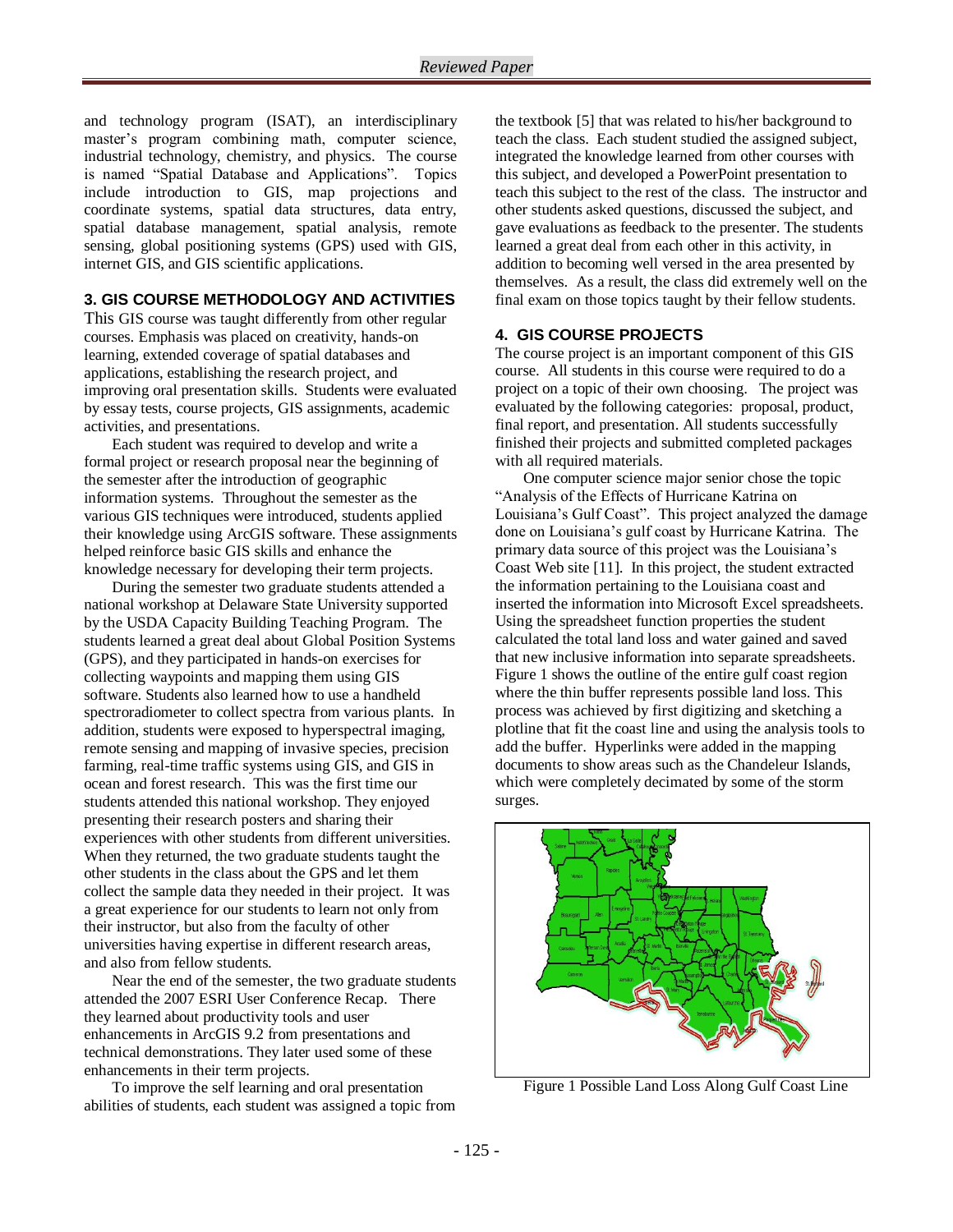A project titled "Geographic Spread of International Students in Southeastern Louisiana University Hammond, Louisiana" was done by an ISAT graduate student. Five goals were achieved in this project: geographically showing the home countries of students, geographically showing how many students come from each continent, analyzing the five-year trends of student population increase/decrease from each country, predicting the future growth of international students from several major foreign countries, and providing political, economical, historical, and cultural information for each country represented. The data for each year concerning international student information was obtained from the university's Office of Institutional Research and Assessment website [9]. Data was transferred into a spreadsheet, sorted descendingly by the student ID number. ArcGIS 9.2 was used to open the country layer of the world map. After joining the attributes table of the world map to the international student table, each country was named and symbolized by colors. Darker colors represented countries from where higher populations of students came, and lighter colors represented countries having fewer students at Southeastern. Figure 2 shows the international students from Europe.



Figure 2 International Students from Europe

The statistical tools learned in a prior Quantitative Analysis for Management course was applied to analyze the five year data for the top twenty-five countries and to forecast their student populations for the next year. A chart was drawn for each country to show its current trend. The "Information" function in ArcGIS was used to link each country's chart of trend and forecasting to its country on the world map. It was also used to link appropriate websites to each country, resulting in a nice tool for university officials studying demographics of international students.

The application of GIS for marketing is well known these days for offering excellent results if applied correctly. Businesses, institutions, and organizations have been using GIS to solve real-world geographic and business problems for some time now, and universities can also benefit from using this technology. Geographic analysis is used to solve various decision problems using mapping software, and by using database variables universities can help identify and target the best prospective students and faculty for recruiting purposes. The use of GIS technology to reorganize marketing initiatives at McHenry County College in Illinois [7] has prompted growth in enrollment and better course schedule distribution.

An ISAT student whose undergraduate study was in business marketing did a project to demonstrate that by using GIS technology our university will be able to identify better students, contact and recruit them, and find better ways to retain them. Creating better marketing opportunities through GIS software, Southeastern will benefit from higher enrollment and better students. Also, with the use of GIS. Southeastern will be able to offer better course schedule distribution and better services for the entire schedule distribution and better services for<br>the entire student population. Figure 3 shows the student population from 6 parishes of Louisiana.



Figure 3 Number of Students from Louisiana Parishes